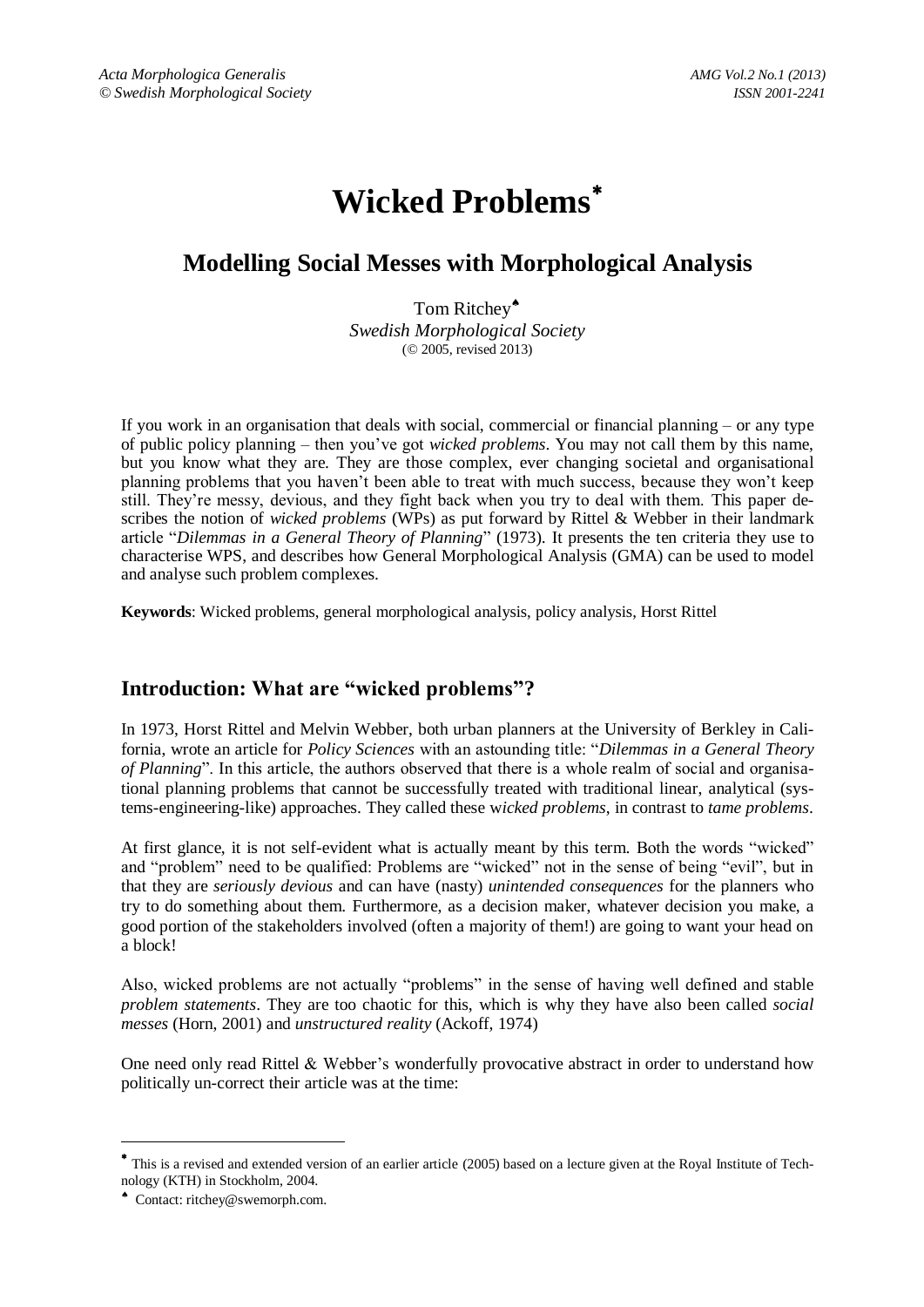"The search for scientific bases for confronting problems of social policy is bound to fail, because of the nature of these problems. They are "wicked" problems, whereas science has developed to deal with "tame" problems. Policy problems cannot be definitively described. Moreover, in a pluralistic society there is nothing like the undisputable public good; there is no objective definition of equity; policies that respond to social problems cannot be meaningfully correct or false; and it makes no sense to talk about "optimal" solutions to social problems unless severe qualifications are imposed first. Even worse, there are no "solutions" in the sense of definitive and objective answers." (Rittel & Webber, 1973, Abstract.)

Some say that we are wiser today, and less susceptible to the belief that complex social planning problems can be "solved" by linear methods akin to engineering solutions. I am not so sure about this. In any event, it is instructive to look at the original formulation of the distinction between "wicked" and "tame" problems.

First, let's look at some of the things that characterise a *tame problem*. A tame problem

- has a relatively well-defined and stable problem statement.
- has a definite stopping point, i.e. we know when a solution is reached.
- has a solution which can be objectively evaluated as being right or wrong.
- belongs to a class of similar problems which can be solved in a similar manner.
- has solutions which can be tried and abandoned.

Wicked problems are completely different. Wicked problems are ill-defined, ambiguous and associated with strong moral, political and professional issues. Since they are strongly stakeholder dependent, there is often little consensus about what the problem *is*, let alone how to deal with it. Above all, *wicked problems won't keep still*: they are sets of complex, interacting issues evolving in a dynamic social context. Often, new forms of wicked problems emerge *as a result* of trying to understand and treat one of them.

"The classical systems approach … is based on the assumption that a planning project can be organized into distinct phases: 'understand the problems', 'gather information,' 'synthesize information and wait for the creative leap,' 'work out solutions' and the like. For wicked problems, however, this type of scheme does not work. One cannot understand the problem without knowing about its context; one cannot meaningfully search for information without the orientation of a solution concept; one cannot first understand, then solve." (Rittel & Webber, 1973, p. 161.)

The most evident, and important, wicked problems are complex, long-term social and organisational planning problems. Examples:

- How should we fight the "War on Terrorism?"
- How should scientific and technological development be governed?
- What is a good national immigration policy?
- How do we get genuine democracies to emerge from authoritarian regimes?
- How should we deal with crime and violence in our schools?
- How should our organisation develop in the face of an increasingly uncertain future?

In his work on "Wicked Problems and Social Complexity" (2001), Jeff Conklin writes:

"… there are two common organizational coping mechanisms that are routinely applied to wicked problems: *studying* the problem, and *taming* it.

While *studying* a novel and complex problem is natural and important, it is an approach that will run out of gas quickly if the problem is wicked. Pure study amounts to procrastination, because *little can be learned about a wicked problem by objective data gathering and analysis*. Wicked problems demand an opportunity-driven approach; they require making decisions, doing experiments,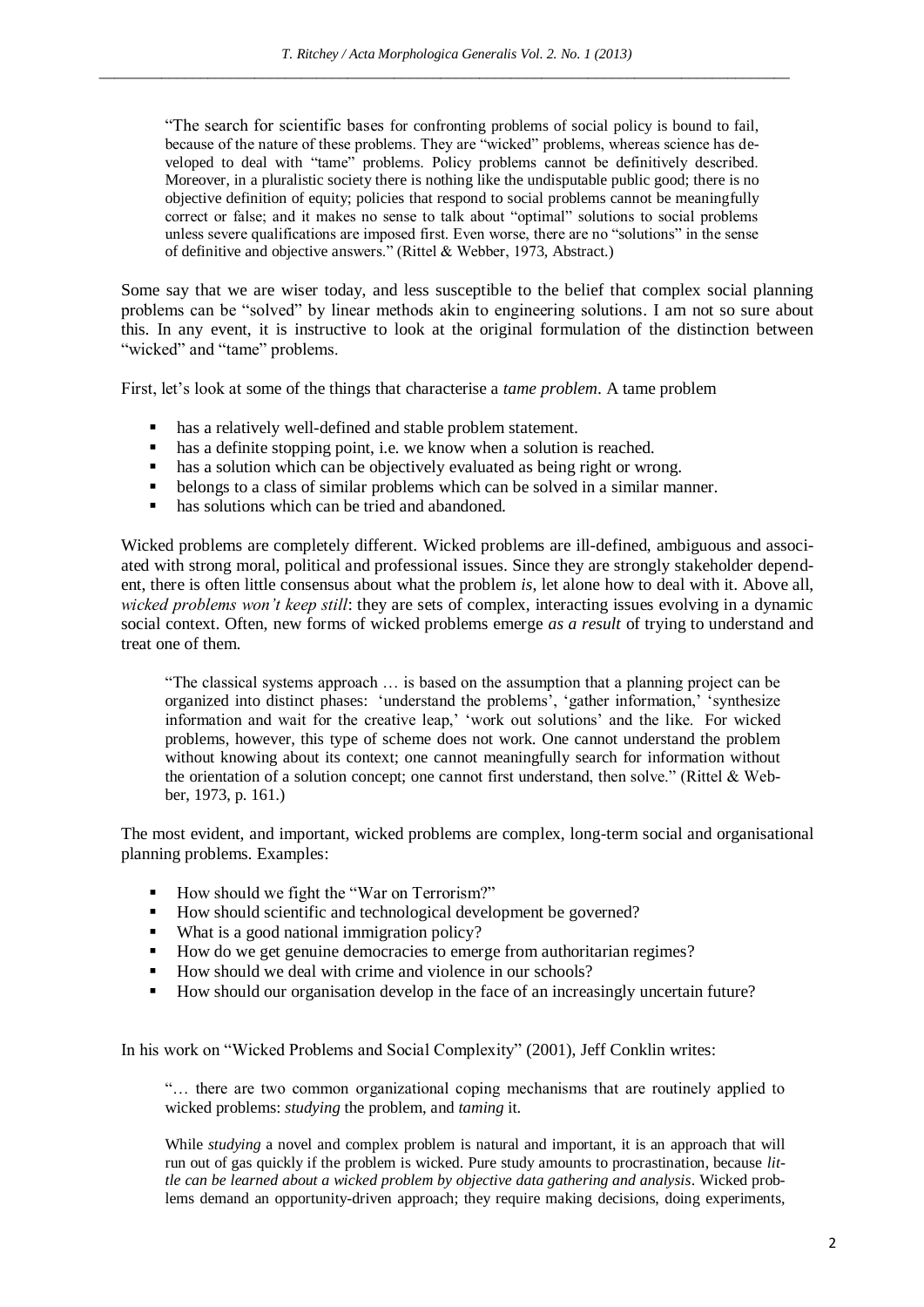launching pilot programs, testing prototypes, and so on. Study alone leads to more study, and results in the condition known as 'analysis paralysis,' a Catch 22 in which we can't take action until we have more information, but we can't get more information until someone takes action. …

... attempting to *tame* a wicked problem, while appealing in the short run, fails in the long run. The wicked problem simply reasserts itself, perhaps in a different guise, as if nothing had been done. Or, worse, sometimes the tame solution exacerbates the problem." (p. 10f.)

Of course, problems are "wicked" and "tame" only *a potiori*. In practice there is a sort of gliding scale between *tameness* and *wickedness*. There is, however, a set of pretty clear criteria for judging the *degree of wickedness* (so to speak) associated with complex social and organisational planning problems. We will look at Rittel and Webber's ten criteria shortly.

Also, the "problem" that the concept of *wicked problems* addresses did not suddenly emerge in the late 1960's and early 1970's. WPs are about people, vested interests and politics. As such, they are as old as human society itself. So, why did a number of different policy researchers start fussing about this issue all at the same time – in the late  $1960's$ ?

During a presentation of General Morphological Analysis (GMA) in the 1990's, I naively put this question to a group of U.S. security specialists (see Ritchey, 2011). They practically fell off their chairs with laughter! What was going on? The Vietnam War was going on, along with the "War on Poverty" and the "War on Drugs". All of these "wars" were essentially managed (badly) like huge engineering projects, and all ultimately bogged down or went seriously wrong. Also "going on", as a *reaction* to government policy (or lack thereof), were the Civil Rights Movement, the anti-war demonstrations and the general baby boomer "revolution".

It is no wonder that academics representing social planners and policy professionals sought a new awareness and new modes of explanation. As Rittel & Webber put it in 1973 (I paraphrase): The "publics" are not going to take it any longer, and planners are going to be held accountable for what they do, or don't do. (Wouldn't that have been nice?)

So what *is* the problem that the term "wicked problem" addresses? The common sense approach to WPs is fairly straight forward: As stated above, WPs are about *people* – the most "complex adaptive" systems" that we know of. They are *subjective problems*. Everything that has to do with people and society is ultimately *subjective*. Above all, WPs are about people as *stakeholders*: competing and cooperating, vying for position, willing to reflect, and to change their positions on the basis of this self-reflection. This is why such problems do not have *stable problem formulations*; do not have predefined *solution concepts*; and why their course of development *cannot be predicted*. This is also why attempting to causally model or simulate the paths of development of such problem complexes is often worse than useless.

Finally, I want to at least mention an issue that has begun to be a problem in itself: namely, that the term "wicked problem" is currently being transformed from a management science and design theoretical *term d'art* into a media buzzword and piece of consultancy jargon that has lost its original meaning. This is especially the case since the 2008 "credit crunch", where we find quick-fix policy consultants and self-help management gurus telling us how they can "solve your wicked problems". This only shows that these individuals have, at best, missed the point.

### **Ten Criteria for Wicked Problems**

Rittel and Webber characterise wicked problems by the following 10 criteria. (It has been pointed out that some of these criteria are closely related or have a high degree overlap, and that they should therefore be condensed into four or five more general criteria. I think that this is a mistake, and that we should treat these criteria as 10 *heuristic perspectives* which will help us better understand the nature of such complex social planning issues.)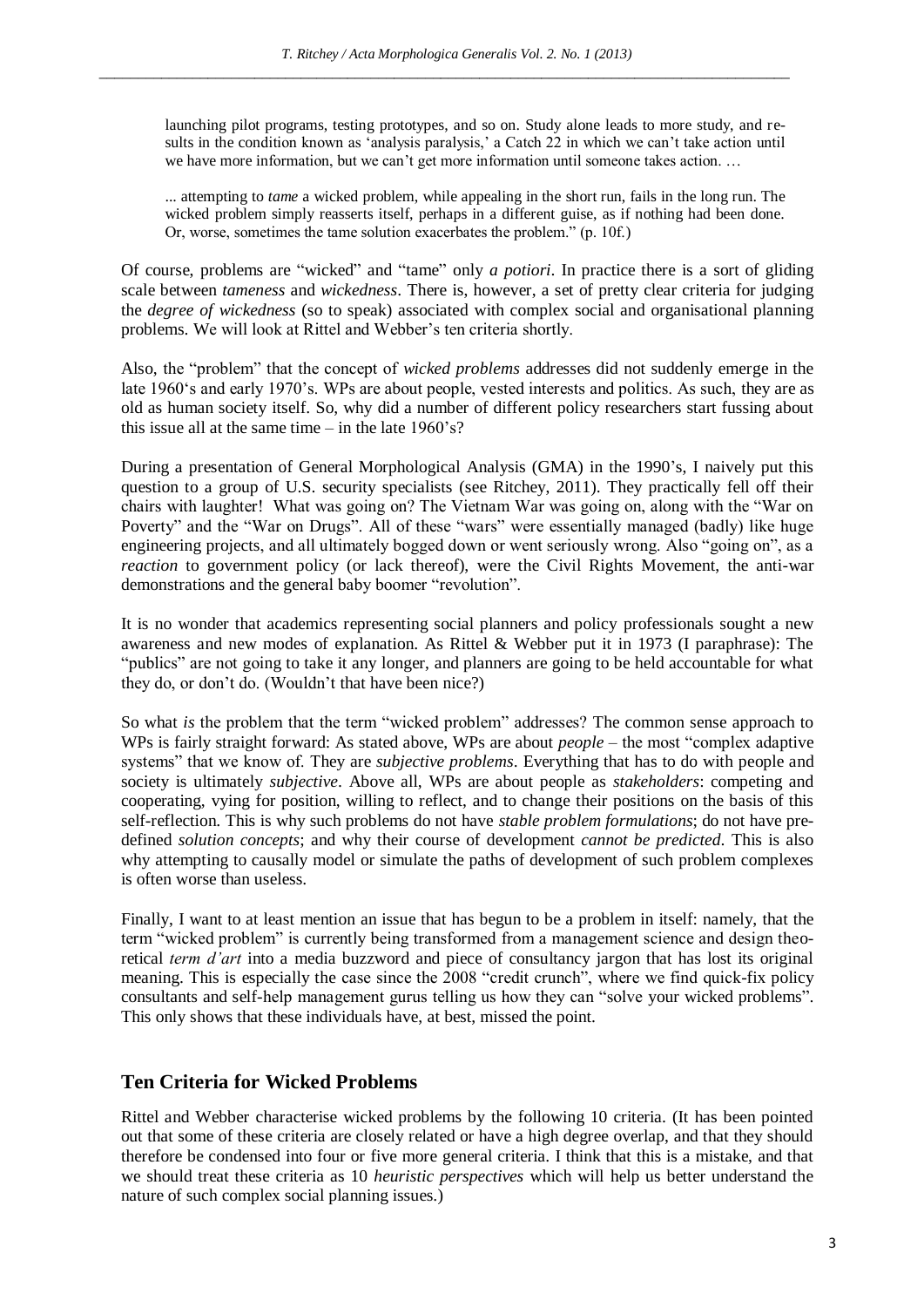#### **1. There is no definite formulation of a wicked problem**.

"The information needed to *understand* the problem depends upon one's idea for solving it. This is to say: in order to *describe* a wicked problem in sufficient detail, one has to develop an exhaustive inventory for all the conceivable solutions ahead of time." [This seemingly incredible criterion is in fact treatable. See below.]

#### **2. Wicked problems have no stopping rules**.

In solving a tame problem, "... the problem-solver knows when he has done his job. There are criteria that tell when *the* solution, or *a* solution, has been found". With wicked problems you never come to a "final", "complete" or "fully correct" solution – since you have no objective criteria for such. The problem is continually evolving and mutating. You stop when you run out of resources, when a result is subjectively deemed "good enough" or when we feel "we've done what we can…"

#### **3. Solutions to wicked problems are not true-or-false, but better or worse**.

The criteria for judging the validity of a "solution" to a wicked problem are strongly stakeholder dependent. However, the judgments of different stakeholders …"are likely to differ widely to accord with their group or personal interests, their special value-sets, and their ideological predilections." Different stakeholders see different solutions as simply better or worse.

#### **4. There is no immediate and no ultimate test of a solution to a wicked problem.**

"… any solution, after being implemented, will generate waves of consequences over an extended – virtually an unbounded – period of time. Moreover, the next day's consequences of the solution may yield utterly undesirable repercussions which outweigh the intended advantages or the advantages accomplished hitherto."

#### **5. Every solution to a wicked problem is a "one-shot operation"; because there is no opportunity to learn by trial-and-error, every attempt counts significantly.**

"… *every* implemented solution is consequential. It leaves "traces" that cannot be undone … And every attempt to reverse a decision or correct for the undesired consequences poses yet another set of wicked problems … ."

#### **6. Wicked problems do not have an enumerable (or an exhaustively describable) set of potential solutions, nor is there a well-described set of permissible operations that may be incorporated into the plan.**

"There are no criteria which enable one to prove that all the solutions to a wicked problem have been identified and considered. It may happen that no solution is found, owing to logical inconsistencies in the 'picture' of the problem."

#### **7. Every wicked problem is essentially unique.**

"There are no *classes* of wicked problems in the sense that the principles of solution can be developed to fit *all* members of that class." …Also, …"Part of the art of dealing with wicked problems is the art of not knowing too early which type of solution to apply." [Note: this is very important point. See below.]

#### **8. Every wicked problem can be considered to be a symptom of another [wicked] problem.**

Also, many internal aspects of a wicked problem can be considered to be symptoms of other internal aspects of the same problem. A good deal of mutual and circular causality is involved, and the prob-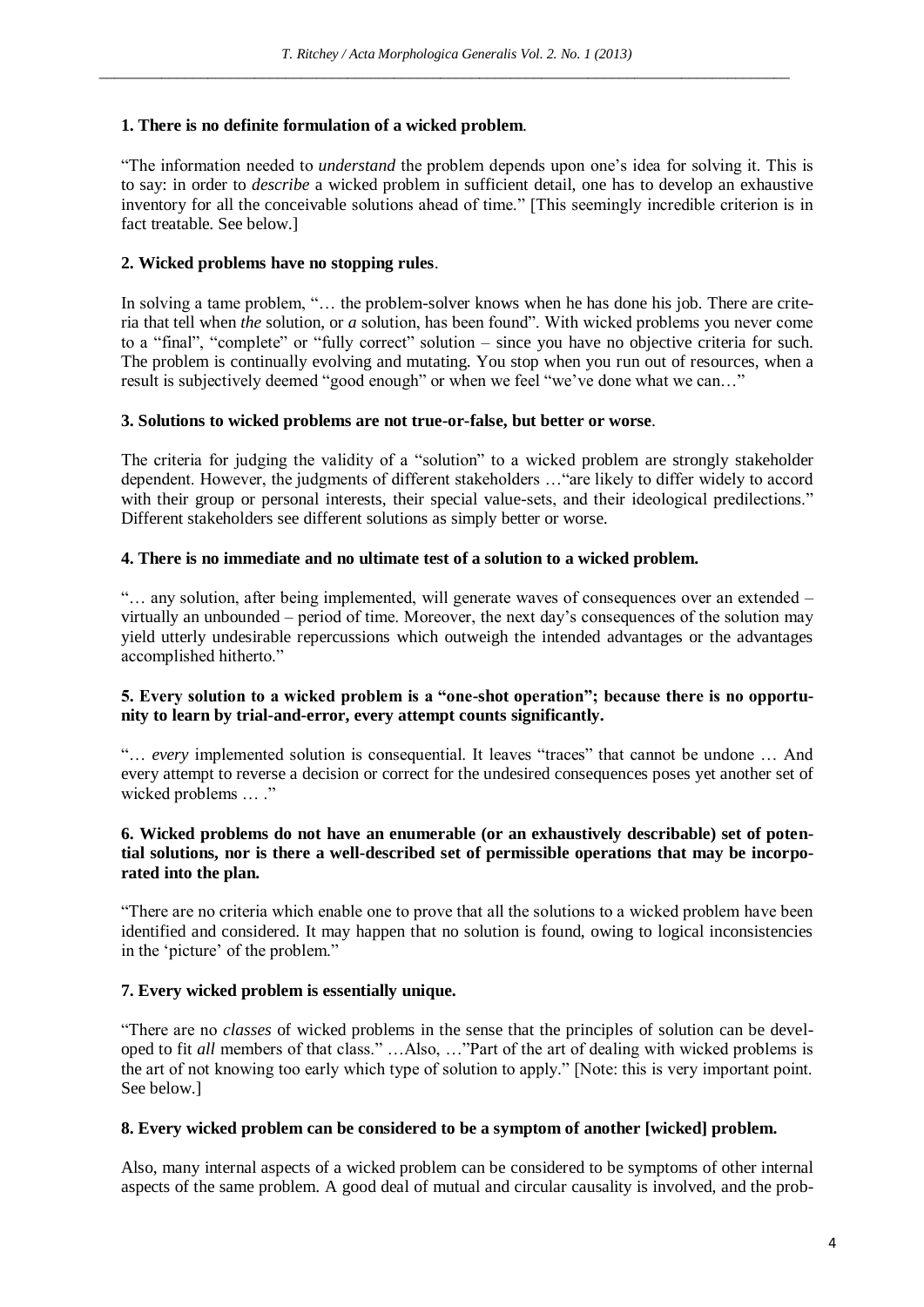lem has many causal levels to consider. Complex judgements are required in order to determine an appropriate *level of abstraction* needed to define the problem

#### **9. The causes of a wicked problem can be explained in numerous ways. The choice of explanation determines the nature of the problem's resolution.**

"There is no rule or procedure to determine the 'correct' explanation or combination of [explanations for a wicked problem]. The reason is that in dealing with wicked problems there are several more ways of refuting a hypothesis than there are permissible in the [e.g. physical] sciences."

#### **10. [With wicked problems,] the planner has no right to be wrong.**

In "hard" science, the researcher is allowed to make hypotheses that are later refuted. Indeed, it is just such hypothesis generation and refutation that is a primary motive force behind scientific development (Ritchey, 1991). One is not penalised for making hypotheses that turn out to be wrong. "In the world of … wicked problems no such immunity is tolerated. Here the aim is not to find the truth, but to improve some characteristic of the world where people live. Planners are liable for the consequences of the actions they generate …"

# **Modelling Wicked Problems with General Morphological Analysis**

How, then, does one work with wicked problems? Some 20 years after Rittel & Webber wrote their article, Jonathan Rosenhead (1996), of the London School of Economics, presented the following criteria for dealing with complex social planning problems – criteria that were clearly influenced by the ideas presented by Rittel & Webber.

- accommodate multiple alternative perspectives rather than prescribe single solutions
- function through group interaction and iteration rather than back office calculations
- **Example 3** generate ownership of the problem formulation through transparency
- facilitate a graphical (visual) representation for the systematic, group exploration of a solution space
- focus on relationships between discrete alternatives rather than continuous variables
- concentrate on possibility rather than probability

Group facilitated, computer-aided General Morphological Analysis (GMA) is fully attuned to these criteria. Developed in the middle of the 1990s, GMA was designed as a non-quantified problem structuring method (PSM), which results in an inference model which strives to represent the total problem space, and as many of the potential solution concepts to the given problem as possible (Ritchey, 2002). This, in itself, goes a long way in satisfying Rittel and Webber's first, seemingly incredible, criterion (see below).

As a process, GMA goes through a number of iterative steps or phases which represent cycles of analysis and synthesis – the basic method for developing (scientific) models (Ritchey, 1991). The analysis phase begins by identifying and defining the most important dimensions of the problem complex to be investigated. Each of these dimensions is then given a range of relevant (discrete) values or conditions. Together, these make up the variables or parameters of the problem complex. A morphological field is constructed by setting the parameters against each other, in parallel columns, representing an n-dimensional configuration space. A particular constructed "field configuration" is designated by selecting a single value from each of the variables. This marks out a particular state or (formal) solution within the problem complex.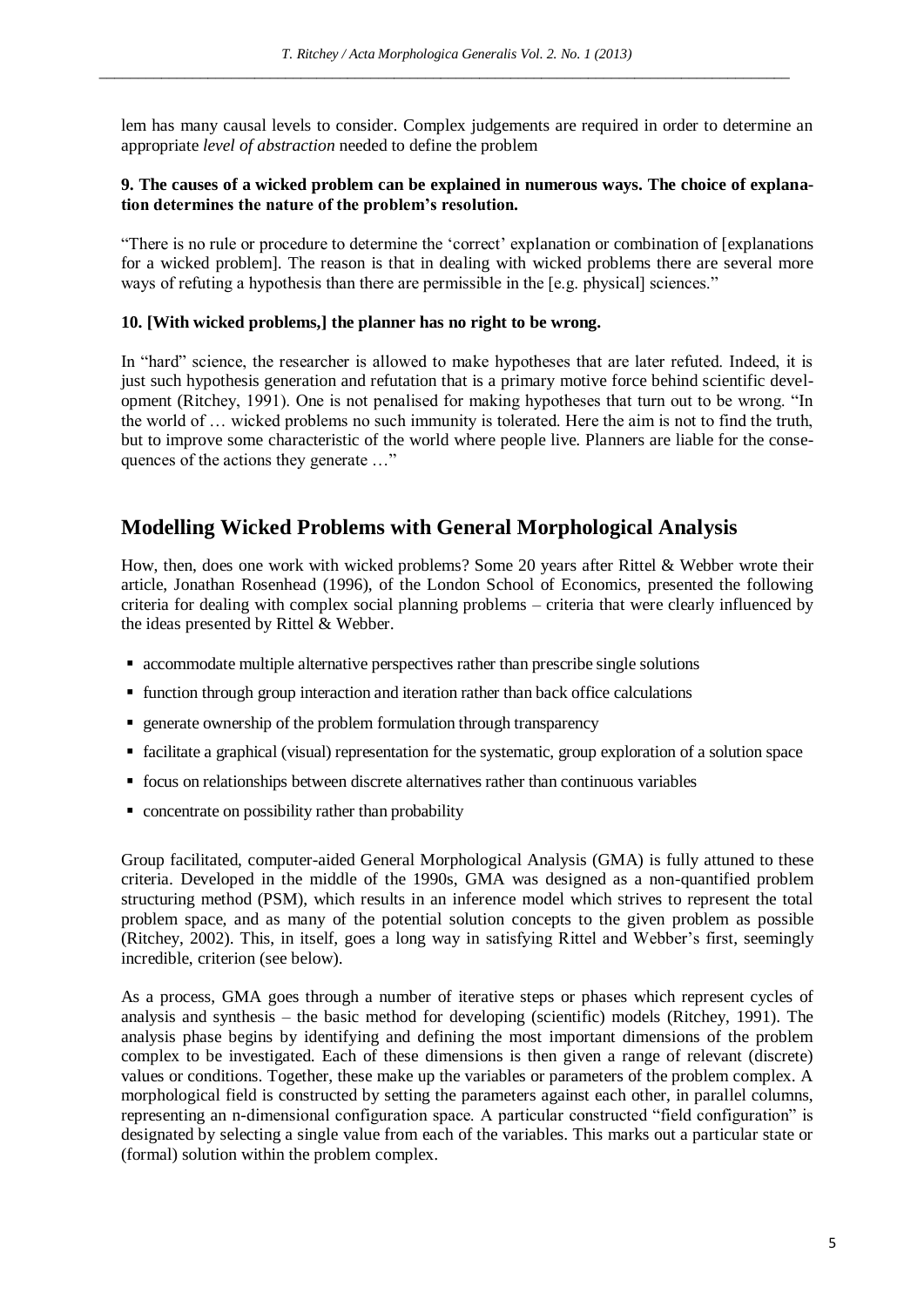The morphological field represents the total "problem space", and can contain many thousands – or even hundreds of thousands – of possible (formal) solutions. A proper "solution space" is synthesized by a process of internal *cross-consistency assessment* (CCA). All of the parameter values in the morphological field are compared with one another, pair-wise, in the manner of a cross-impact matrix. As each pair of conditions is examined, a judgment is made as to whether – or to what extent – the pair can coexist, i.e. represent a consistent relationship. Note that there is no reference here to causality or probability, but only to possibility through mutual consistency. Using this technique, a typical morphological field can be reduced by 90% or more, depending on the nature of the problem.

When this solution space (or outcome space) is synthesized, the resultant morphological field becomes an inference model, in which any parameter (or multiple parameters) can be selected as "input", and any others as "output". Thus, with computer support, the field can be turned into a virtual laboratory with which one can designate initial conditions and examine alternative solutions, or conversely, designate alternative solutions in order to find the conditions that could generate such solutions.

| File Edit View Matrix Options Window Help                                                                                                    |                                  |                                                |                          |                 |                                   |                     |                                                                 |                       |
|----------------------------------------------------------------------------------------------------------------------------------------------|----------------------------------|------------------------------------------------|--------------------------|-----------------|-----------------------------------|---------------------|-----------------------------------------------------------------|-----------------------|
| $\Box \circ \Box \quad \times \circ \Box \quad \Box \circ \Box \quad \times \circ \Box$<br><b>d * II</b> F F <b>III III III III</b> □ 150% ▼ |                                  |                                                |                          |                 |                                   |                     |                                                                 |                       |
| <b>Means of</b><br>qovernance                                                                                                                | <b>Basic ruling</b><br>principle | <b>Driving force</b><br>behind S&T             | <b>Trends in S&amp;T</b> | <b>Funding</b>  | Who decides/<br><b>influences</b> | Who benefits?       | <b>Educational level</b><br>of citizens:<br><b>Distribution</b> | Type of<br>qovernance |
| Spontaneous<br>protests                                                                                                                      | <b>Human Rights</b>              | <b>Higher values/ Spirit Escalating change</b> |                          | Governmental    | <b>Politicians</b>                | <b>Citizens</b>     | <b>High</b><br>Evenly distributed                               | <b>Reactive</b>       |
| Science shops                                                                                                                                | S&T a common<br>good             | To better our lot<br>Human needs               | More complex<br>language | NGO's           | Companies                         | <b>Monopolies</b>   | Low<br>Small elite                                              | Proactive             |
| OTA (technology<br>assessment)                                                                                                               | Monoploy                         | <b>Social values</b>                           | Larger groups            | Companies       | The people                        | Companies           | Another alternative                                             | Interacive            |
| Patents                                                                                                                                      | <b>Limit harm</b>                | Curiosity                                      | <b>Monopolization</b>    | Venture capital | Courts                            | Poor in third world |                                                                 |                       |
| <b>Global funds/</b><br>programmes                                                                                                           | Intellectual property<br>rights  | <b>Citizen security</b>                        | Marketisation            |                 | Organised<br>intellectuals        | <b>Nation state</b> |                                                                 |                       |
| Change university<br>curriculum                                                                                                              | Efficiency                       | Short term profit                              | Individualisation        |                 | Media                             |                     |                                                                 |                       |
| Education/ dialogue<br>scientists-citizens                                                                                                   | Market                           | War                                            |                          |                 | Local communities                 |                     |                                                                 |                       |
| Funding nertwork to<br>support diversity                                                                                                     |                                  |                                                |                          |                 | Internal norms of a<br>discipline |                     |                                                                 |                       |
| <b>CBA</b>                                                                                                                                   |                                  |                                                |                          |                 | <b>Funders</b>                    |                     |                                                                 |                       |
| "Bring science some<br>silence"                                                                                                              |                                  |                                                |                          |                 |                                   |                     |                                                                 |                       |

Figure 1. One of the morphological models developed for the project "Governance of Science and Technology Development". Comparison of two profiles shown: "Patents and Market dominated" and "Science shops and Efficiency dominated".

Since I argue that group facilitated GMA is attuned to the methodological issues of wicked problems, let us see how GMA stacks to some Rittel & Webber's criteria:

#### **Criterion #1***:"... in order to describe a wicked problem in sufficient detail, one has to develop an exhaustive inventory for all the conceivable solutions ahead of time."*

Done properly, GMA results in an inference model which strives to represent the total problem space, and as many of the *potential solutions* to the given problem complex as possible. This goes a long way in satisfying this seemingly incredible criterion. The idea is to "play" with the inference model in order to allow stakeholders to better understand the problem space and the possible consequences of alternative decisions/actions. We literally build up an inventory of all possible solution concepts, in order to help us better understand what the actual problem is.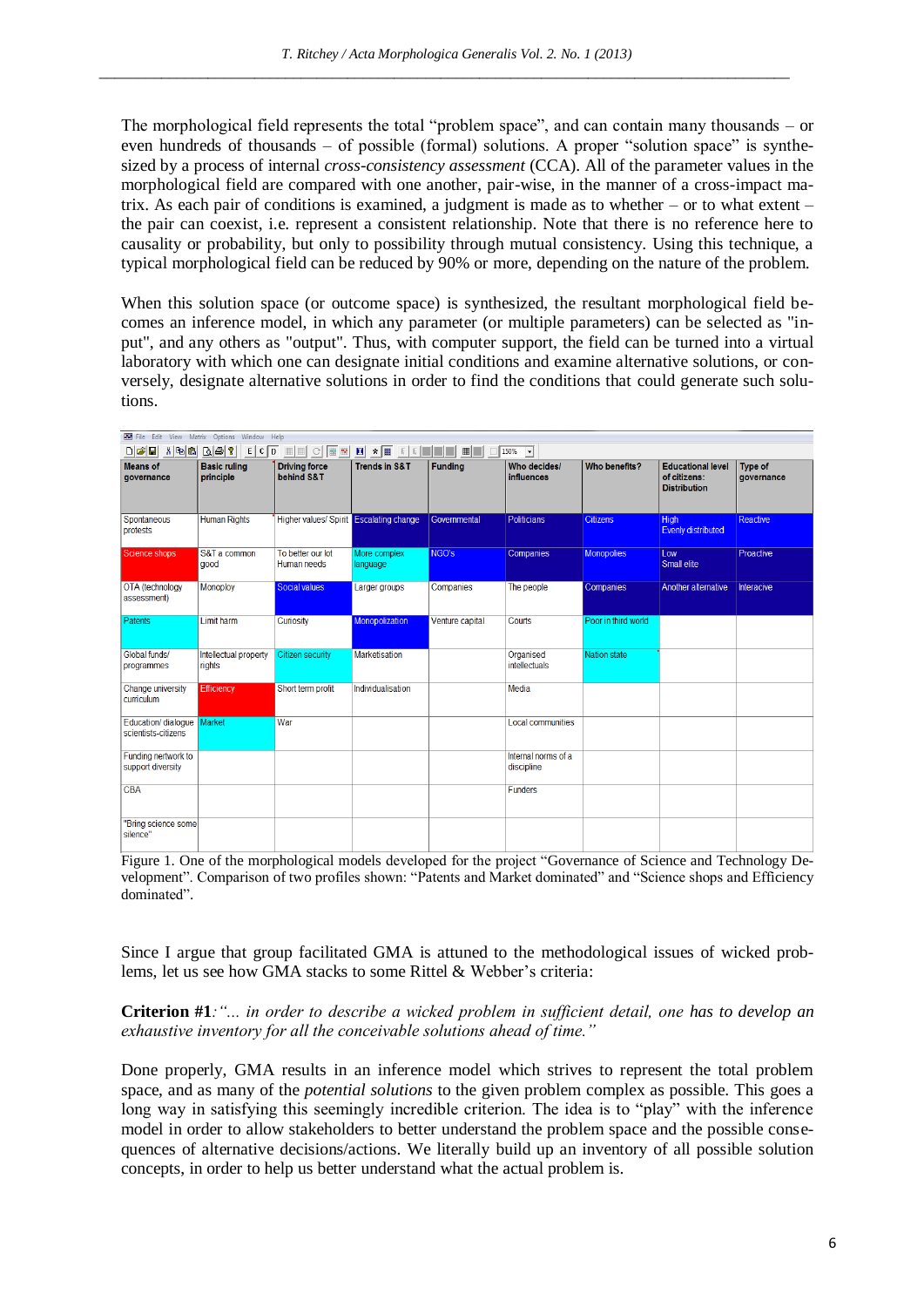**Criterion #3:** *Different stakeholders …"are likely to differ widely to accord with their group or personal interests, their special value-sets, and their ideological predilections."*

The *process* of creating morphological inference models through facilitated group workshops is as important as the end-product - i.e. the model itself. As many stakeholders as possible should be engaged in the work, in order to create a common terminology, common problem concept and common modelling framework. Principal stakeholders and subject specialists should therefore be brought together in a series of workshops to collectively 1) structure as much of the problem space as possible, 2) synthesize solution spaces, 3) explore multiple solutions on the basis of different drivers and interests and 4) analyse stakeholder structures. The different stakeholders do not have to agree on a single, common solution, but must be encouraged to *understand each other's positions and contexts*.

This last point is crucial. *Consensus* means "general agreement or concord" within a group. Facilitators usually differentiate between *first-order* and *second-order* consensus. The normal *first-order* form is that of gaining a common standpoint or agreeing upon a common solution. This is seldom the case with stakeholder groups working with wicked problems. So-called *second order consensus* is when stakeholders in a group learn to accept each other's specific stakeholder positions – on the basis of understanding the *reasons* for these positions. (This is called "position analysis" in Swedish, and is a discipline in itself.)

**Criterion #7** *...part of the art of dealing with wicked problems is the art of not knowing too early which type of solution to apply.*

In GMA we call this "remaining in the mess", i.e. keeping one's options open long enough to explore as many relationships in the problem topology as possible, before starting to formulate solutions. This can be a frustrating process for inveterate "problem solvers", but is an absolutely necessary procedure when modelling wicked problems.

**Criterion #8:** *Every wicked problem can be considered to be a symptom of another [wicked] problem.*

With a morphological inference model, one can treat any particular parameter or "issue" as the starting point, driver or "independent" variable. This allows one to change perspectives and treat different issues as both causes and effects. Everything is connected, which is what both wicked problems and GMA is all about.

**Criterion #10:** *[With wicked problems,] the planner has no right to be wrong.*

Not only should planners be part of the GMA modelling and shaping process, but also the potential "consumers" or "victims" of said planning. GMA allows for – almost insists upon – this type of stakeholder participation. (For a discussion of this facilitation principle, see Ritchey, 2011).

#### **References and further reading**

Ackoff, R (1974). *Redefining the Future.* Wiley: London.

Conklin, J. (2001). "Wicked Problems and Social Complexity." *CogNexus Institute*.

Horn, R (2001). *Knowledge Mapping for Complex Social Messes*. A presentation to the "Foundations in the Knowledge Economy" at the David and Lucile Packard Foundation.

Ritchey, T. (1991). "Analysis and Synthesis - On Scientific Method based on a Study by Bernhard Riemann". *Syst Res 8*(4):21-41. (Revised 1996) [Online]. Available from the World Wide Web: [www.swemorph.com/pdf/anaeng-r.pdf.](http://www.swemorph.com/pdf/anaeng-r.pdf)